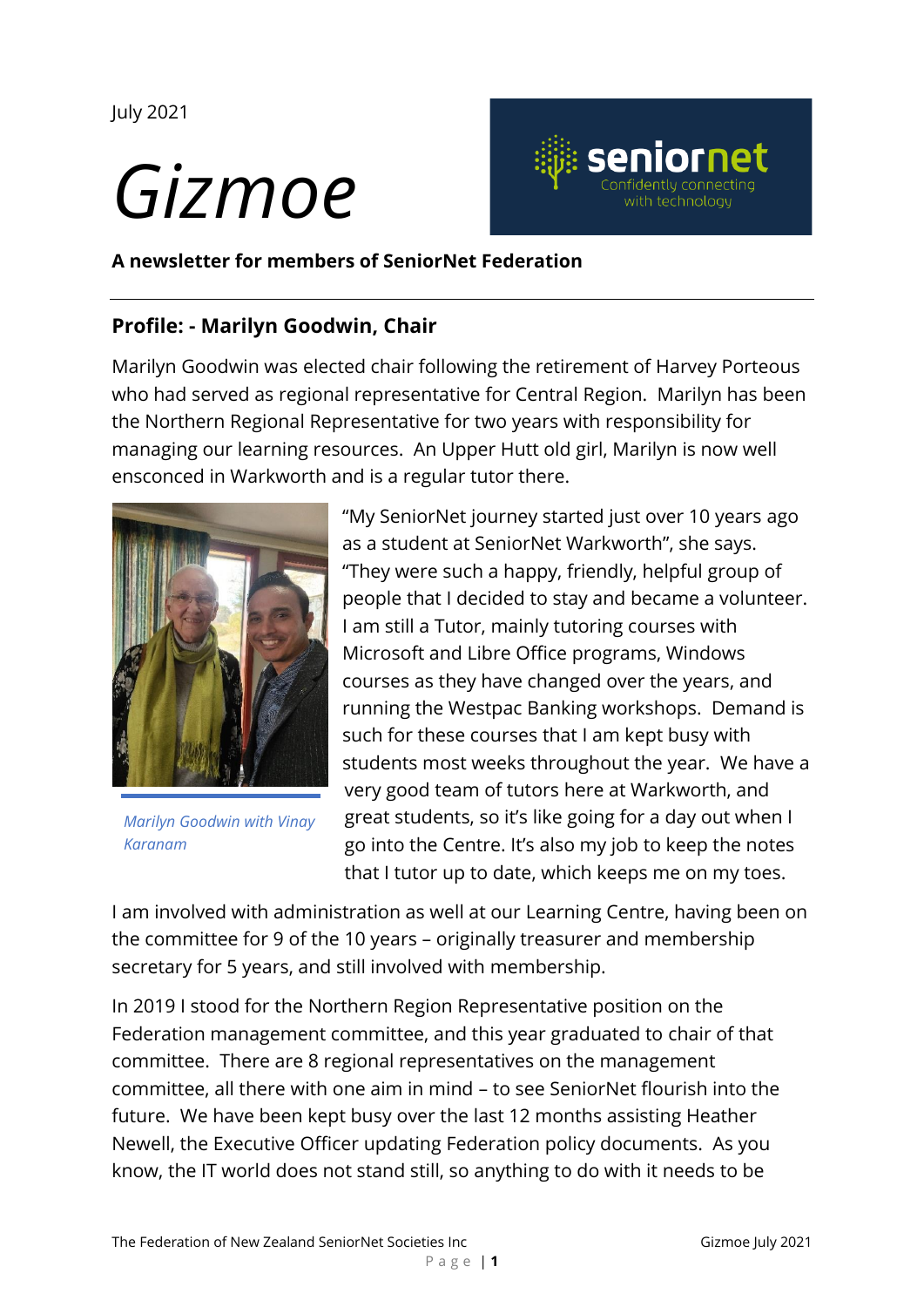updated on a reasonably regular basis. The documents mostly relate to the management of the learning centres, so your committee will start to receive these updated documents over the next few months.

There are a number of challenges ahead for learning centres, not least having enough volunteers to keep them viable. Committee members – chair, secretary, treasurer, membership secretary, and communications, marketing, and resources etc. all need to be considered. The old saying 'many hands make light work' makes management of a learning centre easier for those few who sometimes seem to be trying to do everything. Sometimes those workers are getting older, and have perhaps found shouldering the load not quite so easy anymore – new volunteers offering to help can really make a difference. It's not all about work! I personally found volunteering for SeniorNet helped me make a lot of new friends at the time when I first retired and had more time on my hands.

Tutoring is also a lot of fun. You do not need to know a lot before you start – a willingness to learn is what's most needed. I have found that it's very rare indeed not to learn something from the people I tutor. One of the catchphrases of SeniorNet is 'Learning technology together'. Seniors helping seniors with their IT requirements, whether that be how to use a computer or mobile device or how to use different software apps. Getting help with technical aspects may all be offered by your local learning centre, and once you have learned it, it is a very short step to helping others learn as well.

That is my challenge to you: be prepared to share what you know with others, and you will never regret it!

## **New branding**

At the AGM in May, the Federation adopted an updated branding which was greeted with enthusiasm from the Federation Committee and the learning centres attending. The new font 'Open Sans' is a clean and modern sans-serif typeface and is especially designed for legibility across print, web, and mobile interfaces. The brand guidelines can be found on the Resources page on our website. There is no requirement for Learning Centres to rush to change their branding unless they would like to, however; if you are using a SeniorNet logo, please use the new one from now on.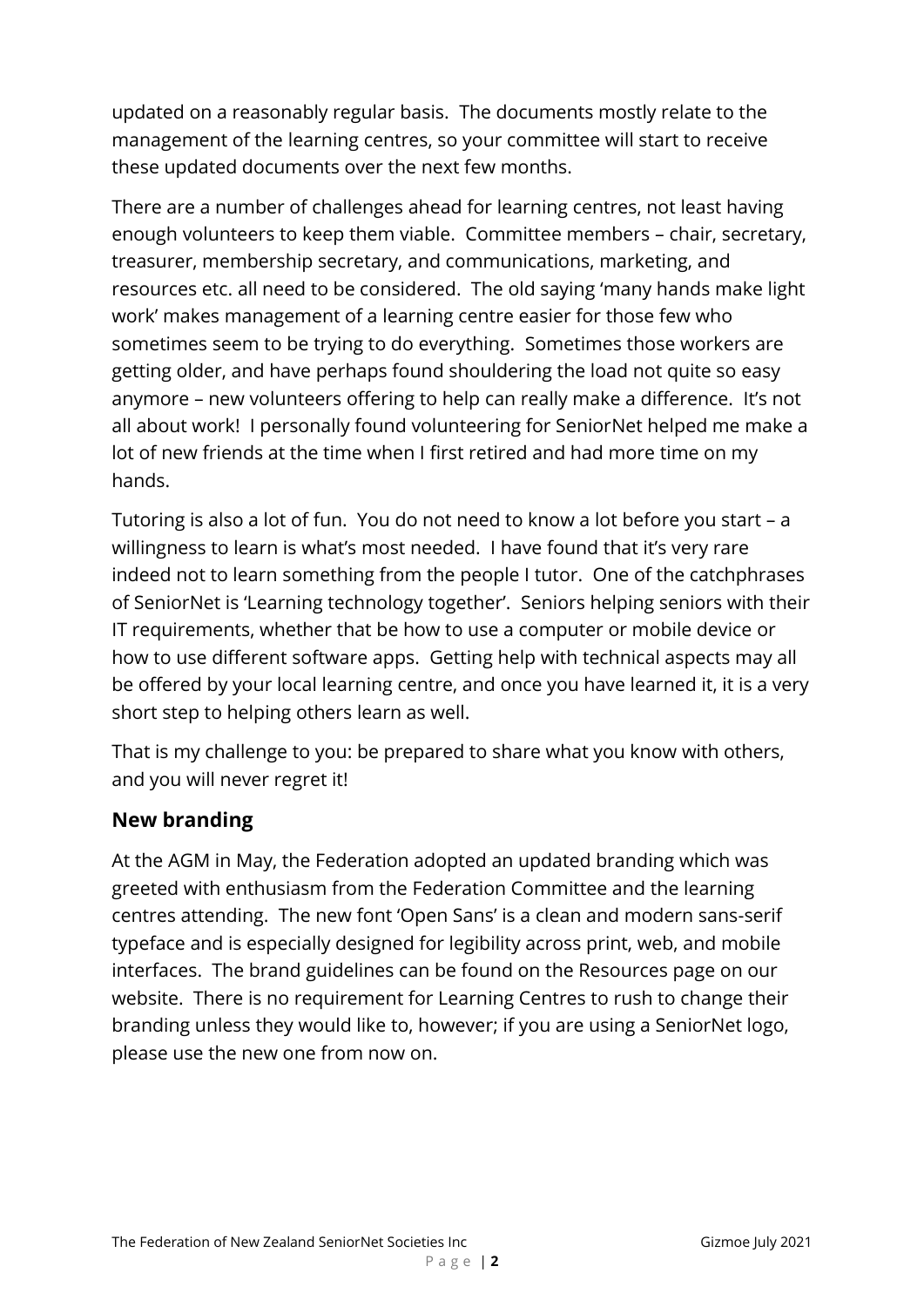## **AudioCardio**



AUDIOCARDIO

These days there is an App for everything. Your hearing is no exception. With hearing aids being so costly and not all

hearing difficulties solved by wearing hearing aids, shouldn't it be possible to reverse the deterioration and improve your hearing? We have sourced access to a tried and tested methodology that can improve your hearing: an audio workout, just like a cardio workout!

See below how to register for a free trial and you can listen to a SeniorHangouts recording explaining it all [on this link.](https://drive.google.com/file/d/1zPWKG4Uj2ahIOOKvOlmY3Vmz4o_PNc8-/view?usp=sharing)

AudioCardio is a mobile app that assesses your hearing to generate a personalised and to you, an inaudible sound therapy designed to maintain and strengthen your hearing. You can think of it as "physical therapy for your hearing"

More than 78% of the participants in a Stanford University study had a significant change of more than double the volume within three weeks. The level of evidence, an indicator of reliability evaluation of the research, was evaluated as '1a', the highest level of Centre for Evidence-based Medicine classification by the University of Oxford.

P a g e | **3**

We have negotiated a special benefit for SeniorNet members.

Scan the QR code to access a one year

FREE licence worth \$150, compliments of AudioCardio™





## **Suzuki benefits**



Thanks to some local promotions in the Otago region, Suzuki's on-road costs promotion has resulted in four new members for SeniorNet. One new recruit said the cost of the membership, versus the value of the benefits - over \$1000 for the on-road costs associated with a new car and the AMI membership fee paid – was an excellent reason to join SeniorNet.

The Suzuki offer for free on-road costs continues – see our website for details.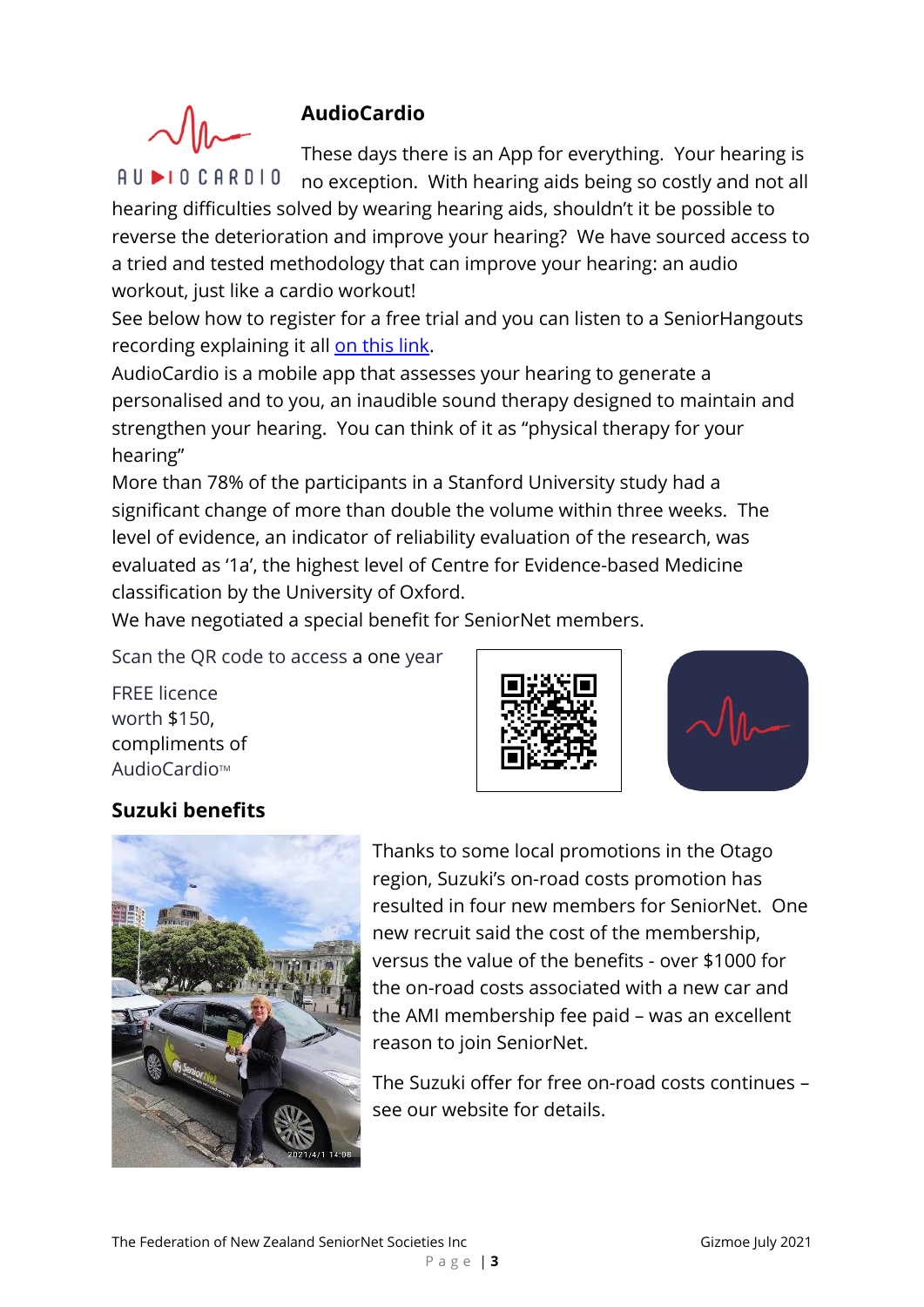## **Minister launches SeniorHangouts**

The SeniorHangouts app was officially launched by Minister for Seniors Dr Ayesha Verrall at May's AGM in Dunedin. Dr Verrall joined us for lunch and had time to chat to members before her official speech. She commended us on our development of the SeniorHangouts app and our work in combatting digital exclusion.



*Incoming chair Marilyn Goodwin, Alice Clewes assistant to the Minister, Ross Young, Government Relations Manager, Google New Zealand, Minister for Seniors, Dr Ayesha Verrall, Heather Newell, Executive Officer SeniorNet Federation, Dr Vinay Karanam, Project Manager SeniorHangouts.*

# **Stash the Cash**

Just like SeniorNet, Westpac is keen to create some fun out of some serious technology topics. It is soon to launch a 'Stash the Cash' game suitable for all ages to play. The game will be made available to learning centres to inject a little fun into the serious business of online banking.



**Stash the Cash** Learn through play Thursday 22 July, 10:00-11:30 am, Auckland

ang Now Zooland Limited

Financial scams cause New Zealanders to lose millions of dollars each year, so we want to help educate Kiwis to guard against financial crime. The educational game 'Stash the Cash' is a fun, family-friendly card game designed to help everyone in the fight against scams.

This is a [link to a short](https://vimeo.com/562977687/aa9a49f194) video that you can share with your learning centres about the pending 'Stash the Cash' game.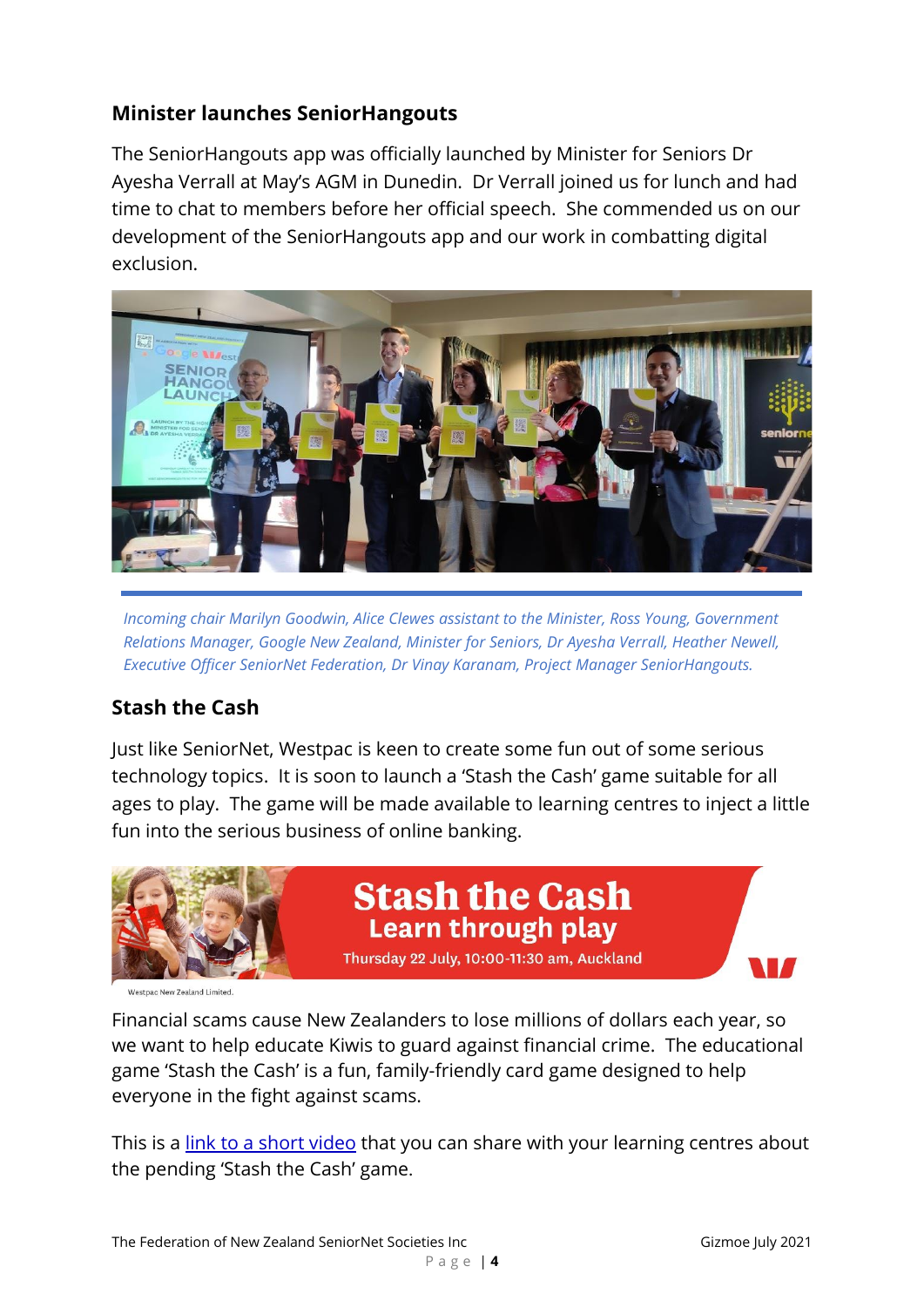

# **Kitcal - designed specifically for seniors**

The "Kitcal" is simple to use and is remotely managed by a family using the free Kitcal Companion app. Stay socially connected to Mum or Grandma through messages, photos and videos, voice and video calling and the handy check-in feature.

"Mum is really enjoying Kitcal – lots of pictures being sent, responds to the messages and has learnt to request a call" – Steve (Mum, 88 years old)

Add the ability to personalise the tablet, send responses without a tricky keyboard and operate wi-fi free with monthly data subscription, and you have a tablet that really has answered the needs of seniors. Find out more at [www.kitcal.nz,](https://kitcal.us3.list-manage.com/track/click?u=3ea8f160e6e95f60dd8634de0&id=1a3cebbe69&e=62517faf65) [watch the video on this link](https://kitcal.nz/wp-content/uploads/2020/10/Kitcal_video_V4-2.mp4) or buy yours today.

#### **Is there an age limit for membership?**



*Norma and her friends*

On Monday, at the monthly members' meeting of Seniornet Motueka, we celebrated the coming 100th birthday of our oldest member, Norma Westrupp.

Norma joined SeniorNet 20 years ago when she was eighty years of age.

Over the years she has been a helper in the iPad and iPhone group and many of the courses run by the club, as well as serving for a while on the committee, and acting as a 'buddy' for newly joined members. She has

also spent many years assisting in the kitchen, serving tea and coffee at various classes and meetings and doing the washing up.

Towards the end of her active life in the club she sat at the front desk greeting members as they came to the monthly meetings.

At the age of 94, Norma moved from a Windows PC and bought herself an Apple iMac just so she could learn something new to keep her mind active. She is a great inspiration to all of us.

*Clive Dyson, Chair, Seniornet Motueka*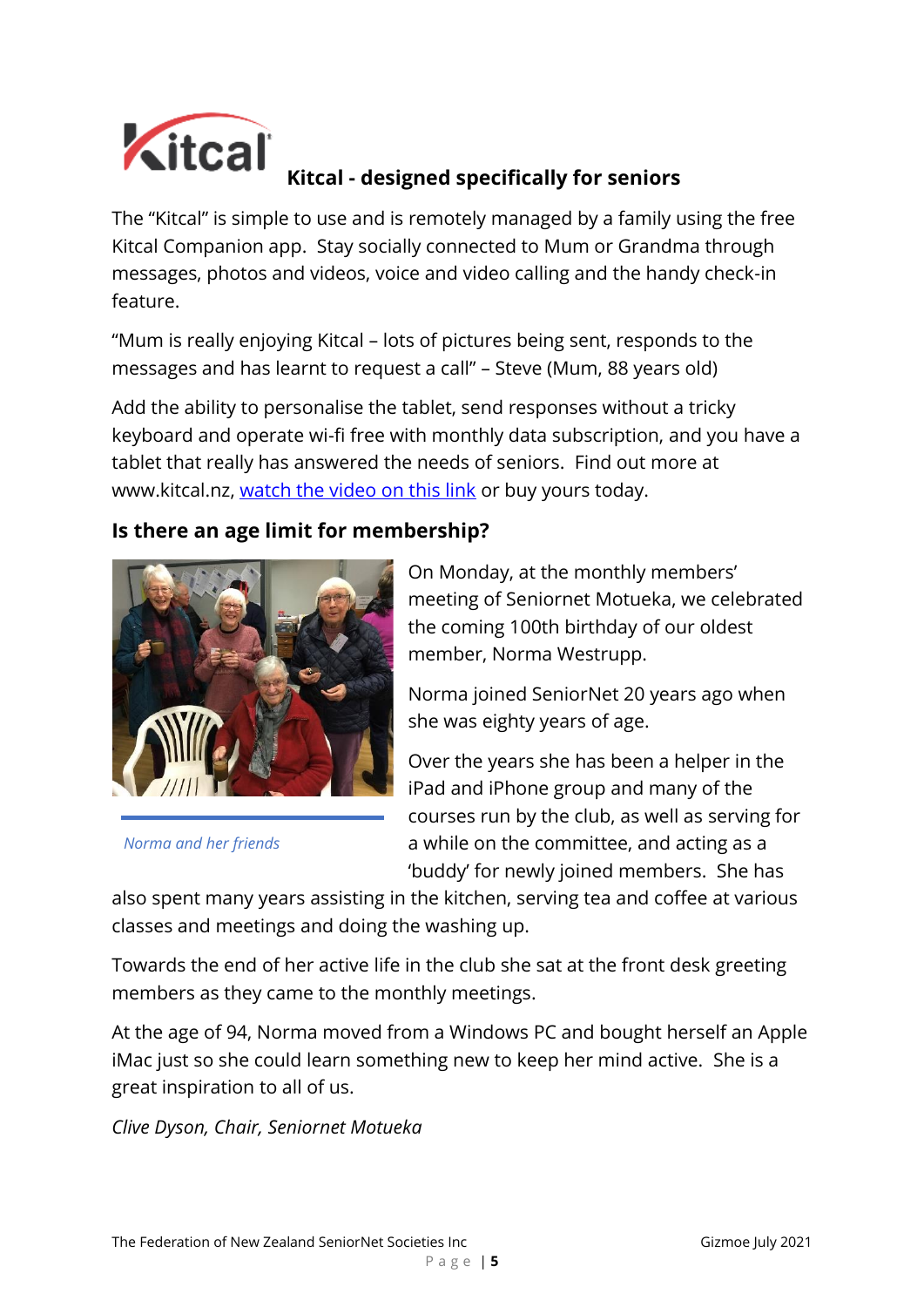# **Chorus**

We recently attended a community road show hosted by Chorus in Upper Hutt and realised that many of the public were asking questions about fibre installation and also were potential SeniorNet recruits. Chorus are now asking us to help with answering questions about fibre installation, what this means and what's required.

In discussions with Chorus, they have offered to come on board as a supporter and in return, the Federation Office will answer any telephone queries and direct people to their local learning centre.

Our first job was to assist Chorus with a community technology challenge called "Challenge Accepted". Our very own tutor Shane Boyle from Otago volunteered to participate and was the friendly face of SeniorNet.

# **Chorus - Challenge Accepted**

In this multi-part web series called "Challenge Accepted", Chorus partnered with MediaWorks' Newshub to persuade technophobic or sceptic Kiwis to overcome their technology fears and experience the extraordinary benefits it offers in 2021.

According to BNZ's Digital Skills report, approximately 700,000 adult Kiwis lack the essential know-how to use the internet safely and effectively.

Kiwis like Georgie and Ted Grant from Mosgiel, both in their early 70's and who by their own admission, have 'very limited' engagement when it comes to online life.

Chorus challenged Ted and Georgie to put on an evening for their family, with one cooking and one providing the entertainment. To give them a leg up into the online world, Chorus provided Ted and Georgie with ultra-fast fibre, New Zealand's reliable and speediest broadband, along with some brand-new devices and the support of our own Shane Boyle from SeniorNet Otago.



Shane recalls, *"It was a full-on day from 11:30 – 4:45 PM. We had a few "challenges" with the challenges, mostly with forgotten passwords! I was a bit nervous before it started but it came right pretty quickly once it started. It was all unscripted, so I had to make up some stuff on the fly which was at times rather*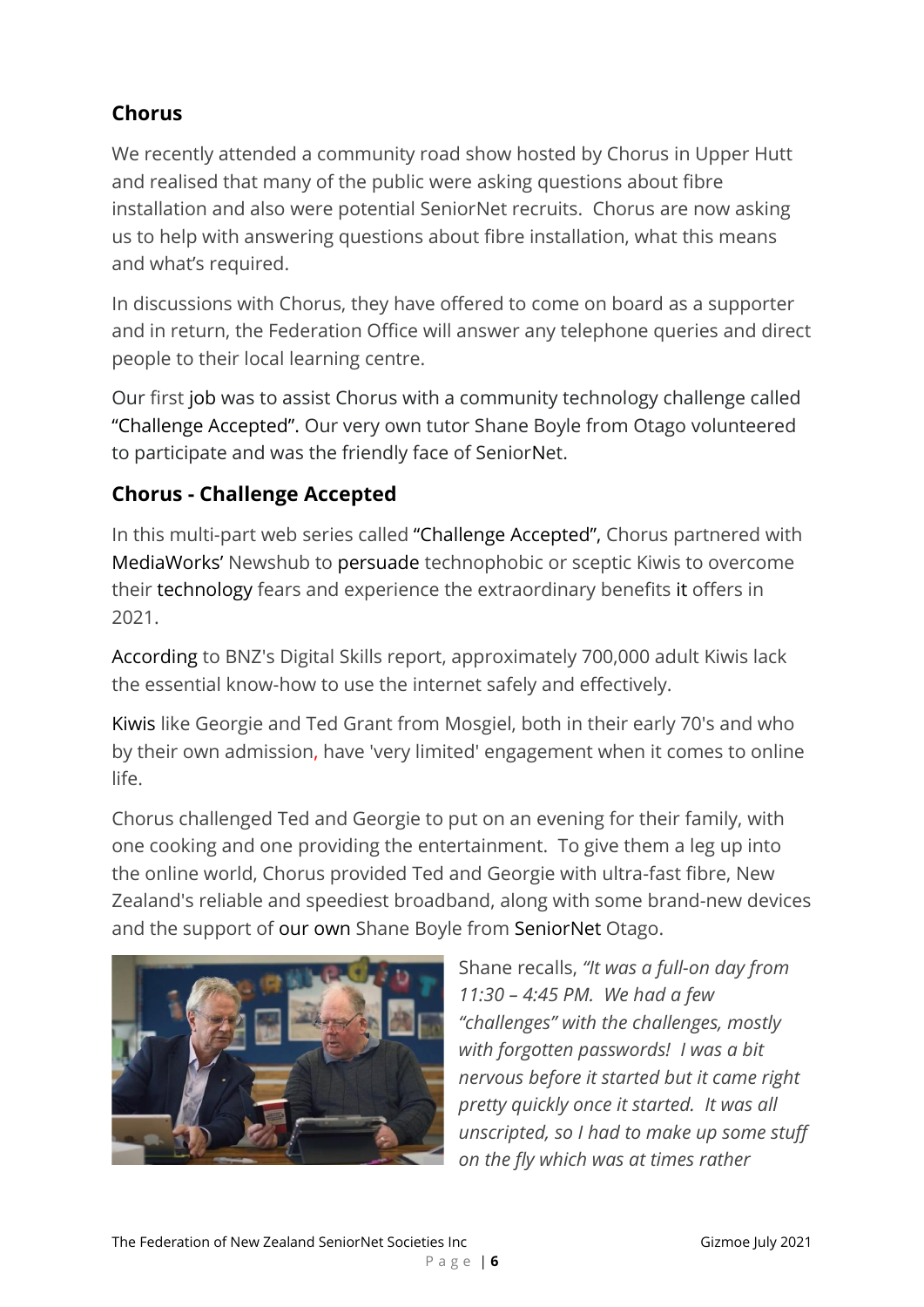*difficult. Ted and Georgie were a great couple, but at times were a little overwhelmed with it all. The film crew were really happy with the day's filming when they had finished which was great. They thought we had done well with showcasing Chorus in the challenges. They have 4-5 hours of material for a 5-minute YouTube slot so there should be plenty of footage. All in all, it was quite a surreal experience and very tiring but I believe I showed SeniorNet in a positive light."*

According to Chorus Consumer Marketing Lead Kate Murchison, helping people overcome their technophobia, or improve in any other kind of area, is really about helping them to help themselves.

"If you've ever tried to help a family member with their devices, you often get a bit frustrated after a while and you end up just doing it for them, which doesn't help them learn," she said.

"And so what we tried to do is highlight the fact that there's a bunch of organisations and support available."

Organisations like SeniorNet, who provide older Kiwis with a helping hand in learning tech basics and helped Chorus to make sure Ted and Georgie's night went off without a hitch.

Shane Boyle says the good-natured frustration we can feel when teaching older friends and whanau how to use their tech is understandable, but counterproductive.

"Seniors typically come along to us and say, 'I'm dumb, I don't understand this stuff'. But they're not. You just have to start at the basics and give them a step by step approach."

You can follow Ted and Georgie's journey by heading to the Chorus [YouTube](https://www.youtube.com/c/ChorusNewZealand/featured) [channel.](https://www.youtube.com/c/ChorusNewZealand/featured) Or visit [chorus.co.nz/digital-support-directory](http://chorus.co.nz/digital-support-directory) to find a list of digital support resources available to help get you started.

# **111 emergency services – Vulnerable Consumer Register**

Without a landline, what happens to customers when the power goes off?

If you or someone in your family relies on a Fibre or wireless landline for health, disability or safety reasons and you don't have a mobile phone or any other way of calling 111 in the event of a power cut, you can apply to be on Spark's Vulnerable Consumer Register.

If you do have a mobile phone, you will need to ensure it has enough battery power during a power cut. Keep it charged. Alternatively, you may source an Uninterrupted Power Supply device (USP), which will keep you connected for a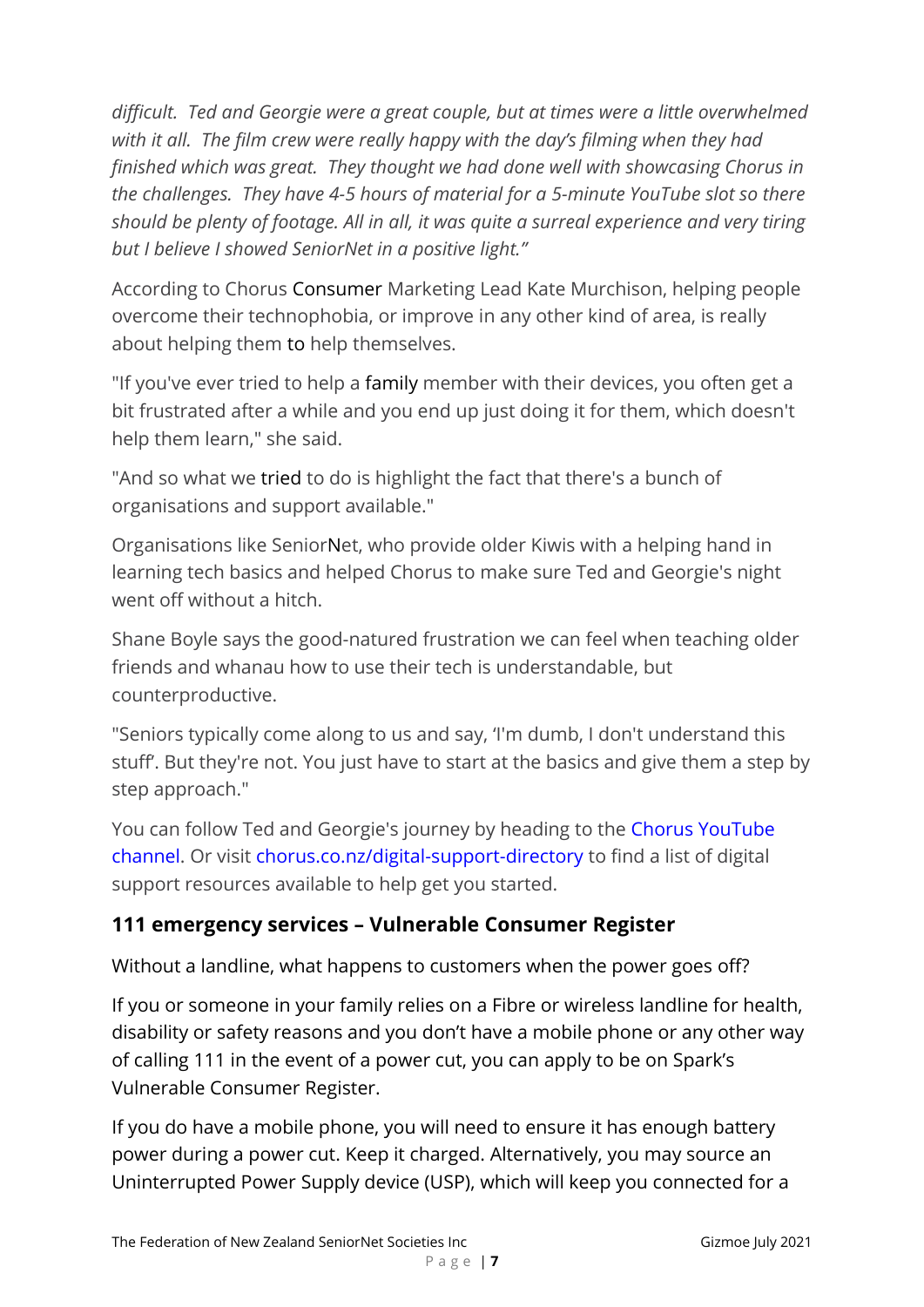short period few minutes. If you are reliant on your landline, then Spark will give you a way to call 111 in the event of a power cut, at no expense to you.

If you or a family member is vulnerable, call 126 to be listed on the register or go to spark.co.nz/vulnerable.

# **What are they saying about us?**

We have recently featured in Google's NZ Community Engagement Report 2020 (Helping All Kiwis Thrive in a Digital World) as a case study. Google contacted us during the first pandemic lockdown in 2020 and offered to support us to develop an online virtual learning centre which you now know as SeniorHangouts. We have developed a wonderful relationship with Google representatives here and in Australia and we are thrilled to be featured in their report.

Here is a [link to that report](https://mk0socialventuraff85.kinstacdn.com/assets/SVA_Google_NZ_report_2021.pdf) and foreword by Ross Young.



**Ross Young** Head of Government Affairs and Public Policy, Google New Zealand

# **How do we share our resources?**

SeniorNet is often asked about our resources. What resources do we have, how do we keep them updated, do we share them and where do we keep them?



Nancy Edge, a founding member of Bream Bay SeniorNet, is our current Resource Portfolio Chair.

Nancy reports that recently the resources pages on the website have been updated. The new look listing is divided into groups and searchable by key word. Each item includes a brief

indication of the contents, name of the submitter, and date it was added. Also recorded are the number of views indicating how many people have looked at an item. Each learning centre has access through the Federation's website logon and password to download the material. The majority of the items are in an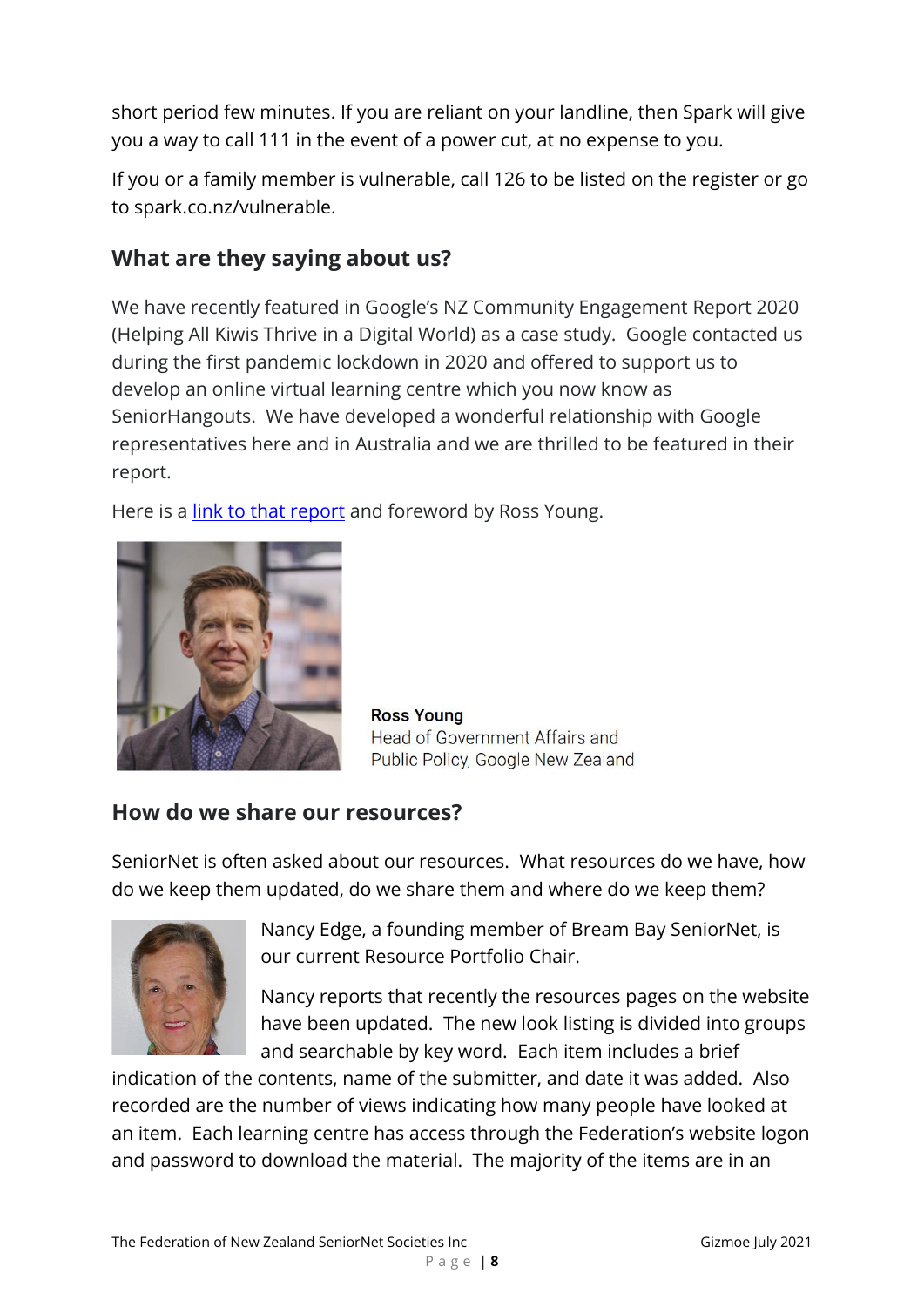editable form such as MS Word or Apple Pages for example. The resources are only available to our learning centres.

This is a valuable resource for smaller learning centres with limited volunteers and time to help them not only gain new skills, but add new training opportunities for their members.

# **A Safe Way to Install Applications in Windows.**

## **Thanks to Doug Turner, Glenfield Learning Centre**

The application "Ninite" is an easy-to-use online service that allows users to install and update single or multiple applications to a Windows computer. The applications are open source and hence no payment is made, but the applications on offer are often alternatives to high cost proprietary applications.



The website displays the available software in organised **Ninite** groups. The display allows the user to select all the applications required.

Go to the Ninite website: [http://ninite.com.](http://ninite.com/)

Select all the applications you would like to install.



Always Up-to-date You don't have to watch for updates. Our We install and update about a million hots do that Here's what's new: Thunderbird undated to 78.12.0 5 hours ago Visual Studio Code updated to 1.58.1. 6 hours ago Firefox updated to 90.0. 12 hours ago NVDA updated to 2021.1. Monday at 1:58 pm Spotify updated to 1.1.63.568. Monday at 1:22 pm more news

**Trusted by Millions** 

apps each day for our home users and apps each day for our t<br>Ninite Pro subscribers.

The press likes us too:

"I'll bet the service saved me a couple houre<sup>1</sup> PCWorld "Ninite com frees up your day"

The Christian Science Monitor

"This post can be fairly short because Ninite works exactly as advertised." Lifehacker

When the selection is made, a click on "Get Your Ninite" starts an application called the Ninite (App) Installer. This might have to be saved and then once saved it has to be run and the link is usually shown on the current screen.

You will have to approve the User Account Control and the installer takes over. Applications are installed from their respective websites, ensuring that you receive the latest official versions.

Any adware that is optional on downloading is ignored and blocked by Ninite, using the option to deselect the adware or suspicious extensions during the installation process.